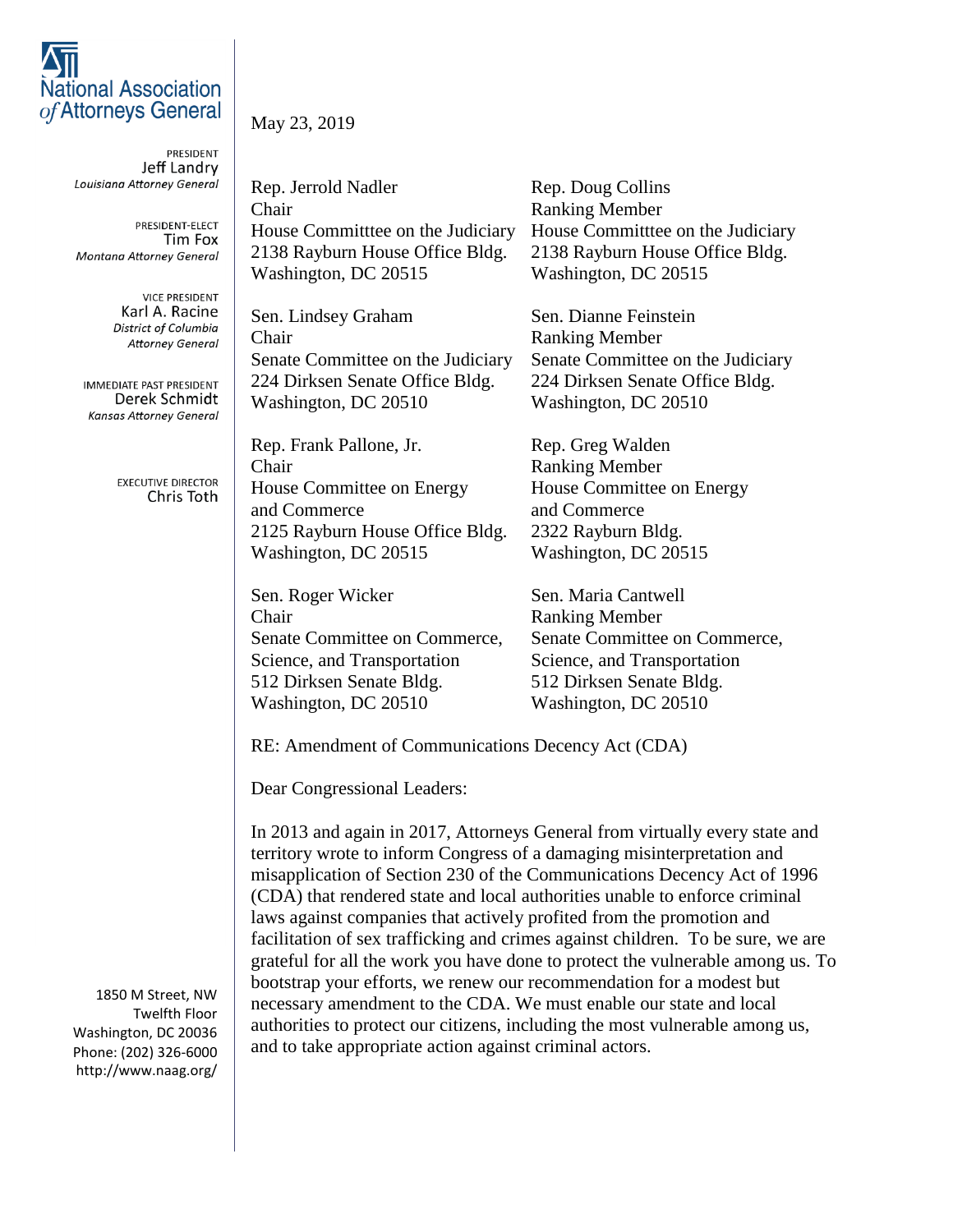As noted in our earlier letters, some federal court opinions have interpreted the CDA so broadly that the perverse result has been to protect individuals and services that knowingly aid and profit from illegal activity online at the expense of the victims for whom the protection was intended. To that end, the impropriety of Section 230's application to businesses that profited from the knowing promotion and facilitation of sex trafficking and crimes against children prompted Congress to enact the "Stop Enabling Sex Traffickers Act" and "Allow States and Victims to Fight Online Sex Trafficking Act" (known as FOSTA-SESTA). This bill, signed into law in 2018, provides that the CDA's immunity does not apply to enforcement of federal *or state* sex trafficking laws.

While we welcome the ability to pursue some of the Internet's most pernicious actors under FOSTA-SESTA, we sadly note that the abuse on these platforms does not stop at sex trafficking. Stories of online black market opioid sales, ID theft, deep fakes, election meddling, and foreign intrusion are now ubiquitous, and these growing phenomena will undoubtedly serve as the subjects of hearings throughout the  $116<sup>th</sup>$  Congress. Current precedent interpreting the CDA, however, continues to preclude states and territories from enforcing their criminal laws against companies that, while not actually performing these unlawful activities, provide platforms that make these activities possible. Worse, the extensive safe harbor conferred to these platforms by courts promotes an online environment where these pursuits remain attractive and profitable to all involved, including the platforms that facilitate them.

Addressing criminal activity cannot be relegated to federal enforcement alone simply because the activity occurs online. The authorities in our states must be allowed to address these crimes themselves and fulfill our primary mandate to protect our citizens and enforce their rights. We therefore renew our recommendation that 47 U.S.C.  $\S 230(e)(1)$  be amended to the following (added language in **bold**):

Nothing in this section shall be construed to impair the enforcement of section 223 or 231 of this title, chapter 71 (relating to obscenity) or 110 (relating to sexual exploitation of children) of title 18, or any other Federal, **State, or Territorial** criminal statute.

In its passage of FOSTA-SESTA, Congress understood that the immense challenges presented by sex trafficking on the Internet must be shared by Federal *and* State authorities. The increasing challenges presented by profiteers of the many other criminal enterprises online require the same level of investigation and prosecution that can only come from inclusion of State and Local resources. We ask that you adopt this simple addition to the CDA to remove the law's restrictions on enforcement and enable us to better protect citizens nationwide.

Respectfully,

Im that

Mississippi Attorney General Texas Attorney General

Partitos

Ken Paxton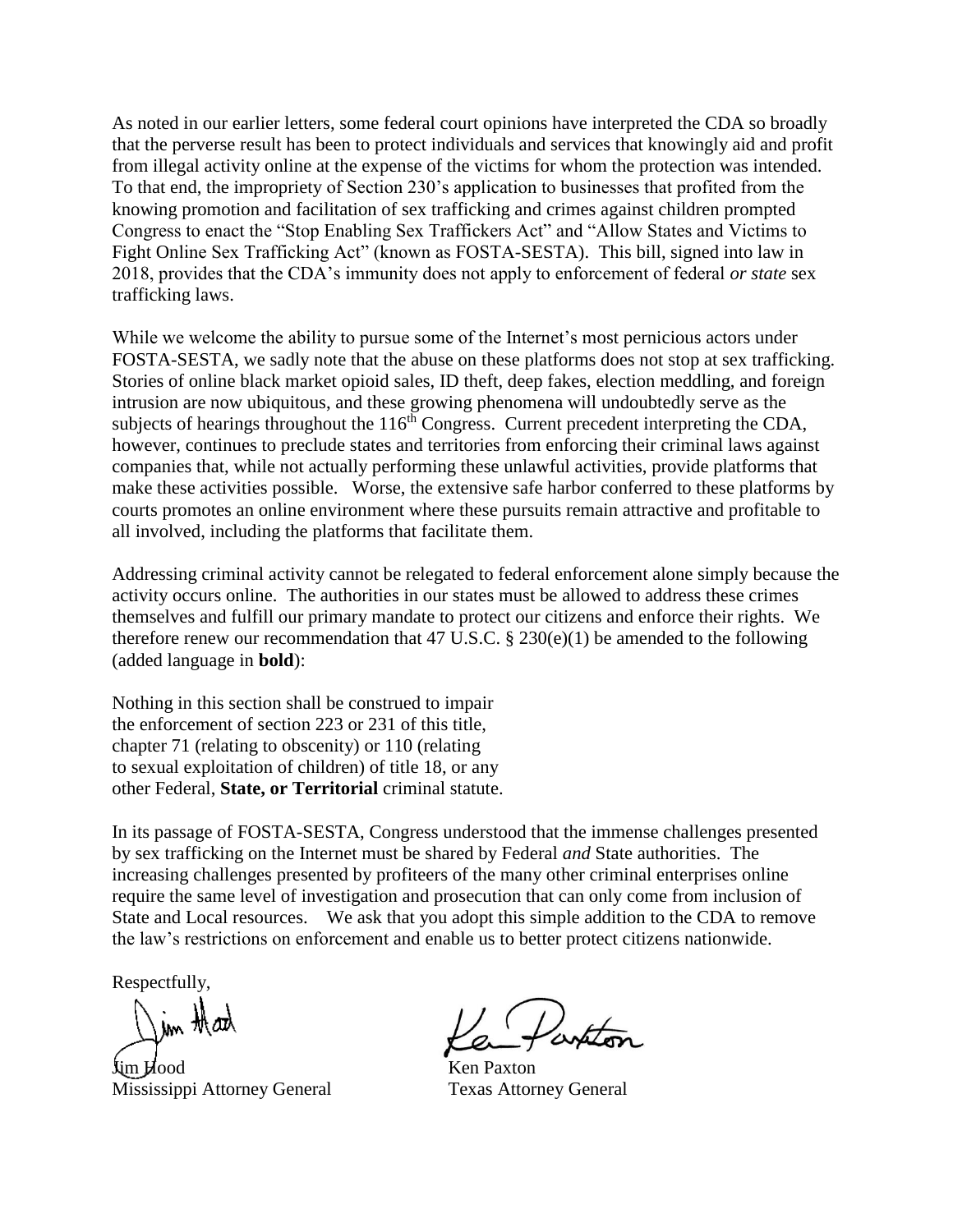Heven I Marshall

Steve Marshall Kevin G. Clarkson Alabama Attorney General Alaska Attorney General

2. i. 1. Rullidge

Leslie Rutledge Phil Weiser

Lu'

William Tong Kathleen Jennings Connecticut Attorney General Delaware Attorney General



Karl A. Racine Ashley Moody District of Columbia Attorney General Florida Attorney General

Acheli

Christopher M. Carr Leevin Taitano Camacho Georgia Attorney General Guam Attorney General

Con E

Clare E. Connors Lawrence Wasden Hawaii Attorney General Idaho Attorney General

Curtis T. Hill, Jr. Derek Schmidt

Indiana Attorney General Kansas Attorney General

Andy Dishear Jeff 1

Kentucky Attorney General Louisiana Attorney General

aron M. Frey

Aaron M. Frey Brian Frosh

Tark

Weisen Culy

Arkansas Attorney General Colorado Attorney General

athleen (primings)

Shly Mordy

enk Schmit

 $Bia-2$  final

Maine Attorney General Maryland Attorney General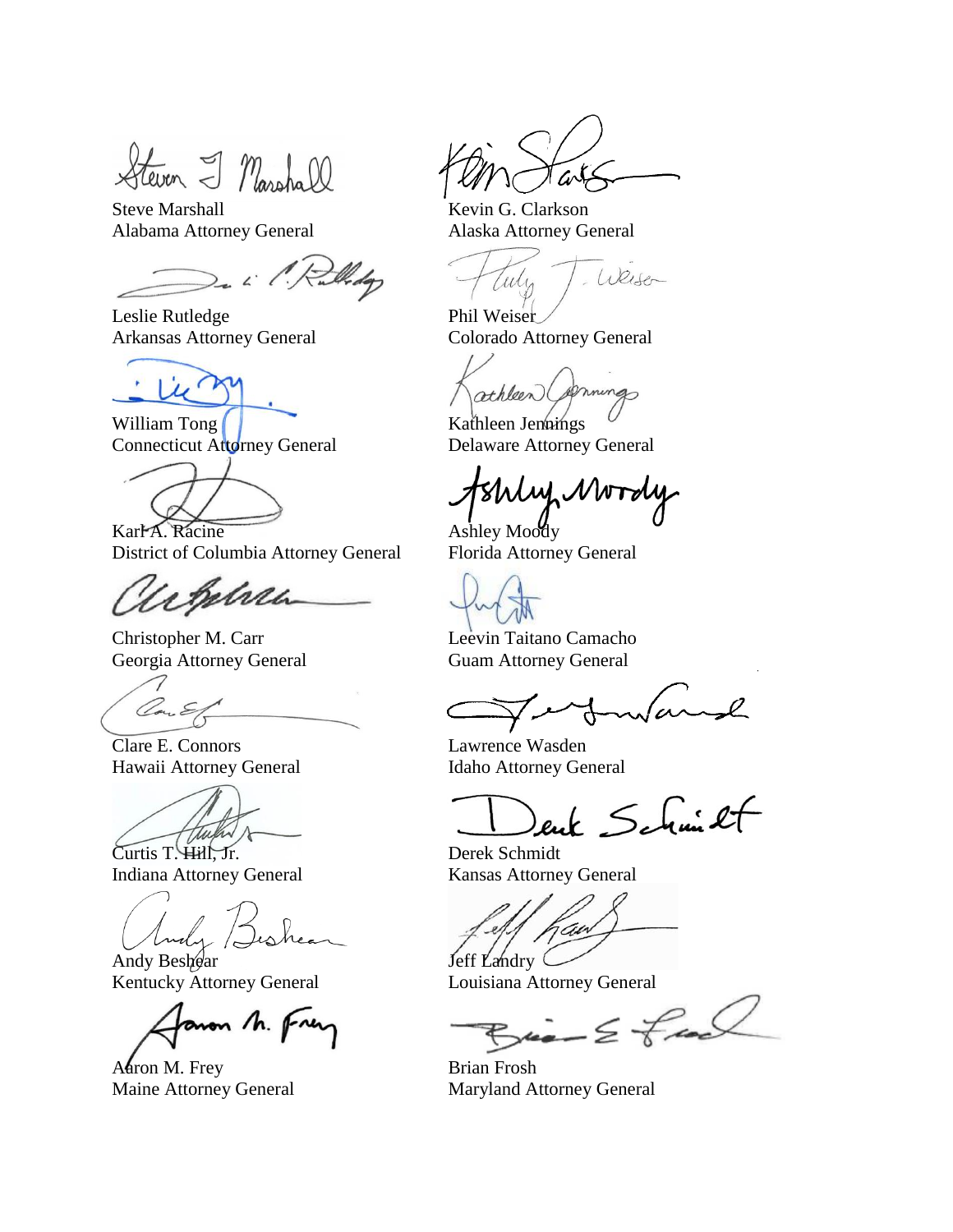Maura Healey Dana Nessel Massachusetts Attorney General Michigan Attorney General

Keith Ellison Eric S. Schmitt Minnesota Attorney General Missouri Attorney General

Aaron D. Ford Gordon MacDonald



Gurbir S. Grewal **Hector Balderas** 

mes

Letitia James **J** Josh Stein

Wayne Stenehjem J<br>North Dakota Attorney General Dhio Attorney General North Dakota Attorney General

Mike Hunter Josh Shapiro

Wanda Văzquez Garced Peter F. Neronha

tana Wessel

Tim Fox Douglas Peterson Montana Attorney General Nebraska Attorney General

Nevada Attorney General New Hampshire Attorney General

New Jersey Attorney General New Mexico Attorney General

يەنچىز

New York Attorney General North Carolina Attorney General

me York

Oklahoma Attorney General Pennsylvania Attorney General

Puerto Rico Attorney General Rhode Island Attorney General